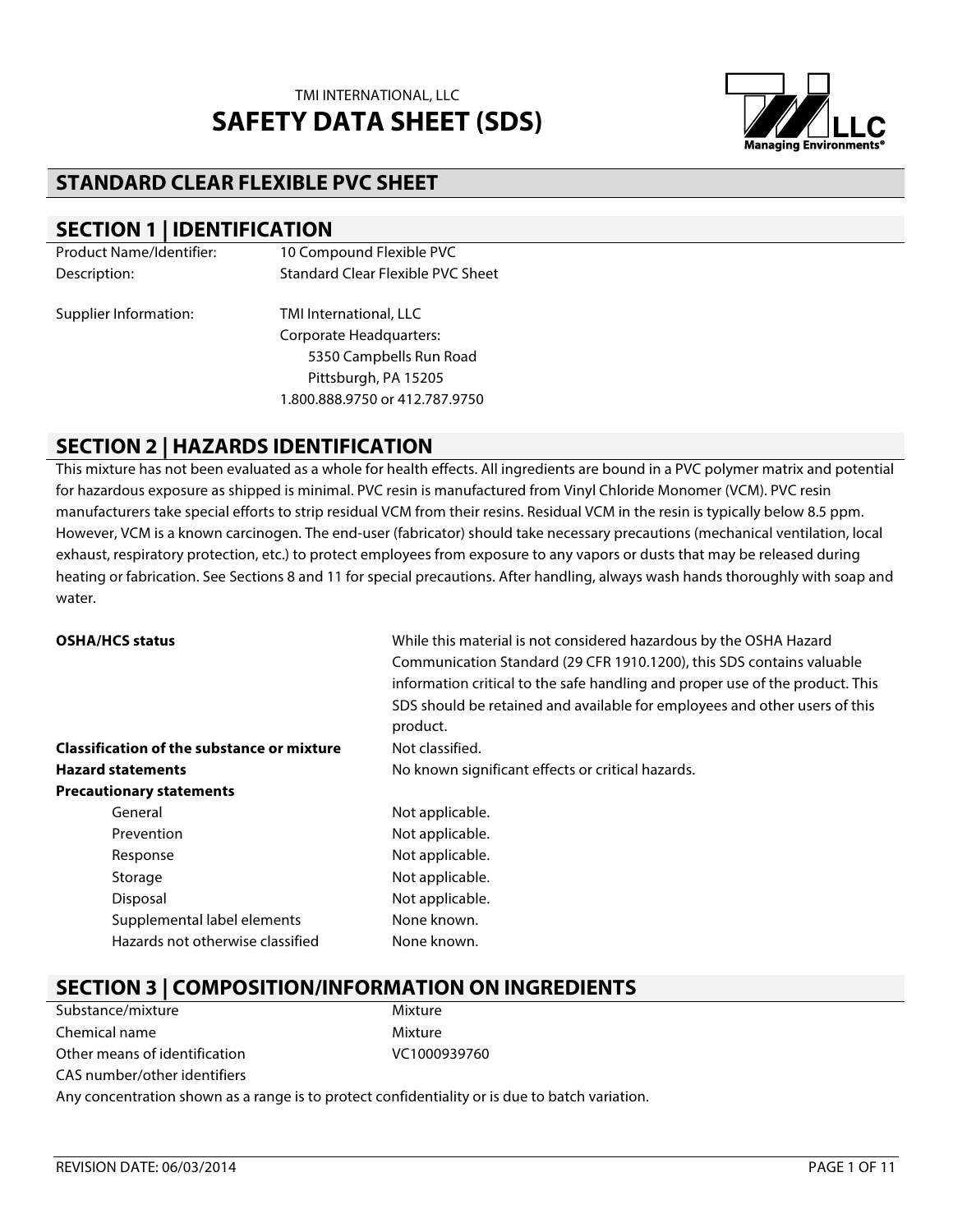

## **STANDARD CLEAR FLEXIBLE PVC SHEET**

There are no ingredients present which, within the current knowledge of the supplier and in the concentrations applicable, are classified as hazardous to health or the environment and hence require reporting in this section.

Occupational exposure limits, if available, are listed in Section 8.

## **SECTION 4 | FIRST-AID MEASURES**

| Description of necessary first aid measures |                                                                              |
|---------------------------------------------|------------------------------------------------------------------------------|
| Eye contact                                 | Immediately flush eyes with plenty of water, occasionally lifting the upper  |
|                                             | and lower eyelids. Check for and remove any contact lenses. Get medical      |
|                                             | attention if irritation occurs.                                              |
| <b>Inhalation</b>                           | Remove victim to fresh air and keep at rest in a position comfortable for    |
|                                             | breathing. Get medical attention if symptoms occur.                          |
| Skin contact                                | Flush contaminated skin with plenty of water. Remove contaminated clothing   |
|                                             | and shoes. Get medical attention if symptoms occur.                          |
| Ingestion                                   | Wash out mouth with water. Remove victim to fresh air and keep at rest in a  |
|                                             | position comfortable for breathing. If material has been swallowed and the   |
|                                             | exposed person is conscious, give small quantities of water to drink. Do not |
|                                             | induce vomiting unless directed to do so by medical personnel. Get medical   |
|                                             | attention if symptoms occur.                                                 |

#### **Most important symptoms/effects, acute and delayed**

#### **Potential acute health effects**

| Eye contact                  | No known significant effects or critical hazards. |
|------------------------------|---------------------------------------------------|
| <b>Inhalation</b>            | No known significant effects or critical hazards. |
| Skin contact                 | No known significant effects or critical hazards. |
| Ingestion                    | No known significant effects or critical hazards. |
| Over-exposure signs/symptoms |                                                   |
| Eye contact                  | No specific data.                                 |
| <b>Inhalation</b>            | No specific data.                                 |
| Skin contact                 | No specific data.                                 |
| Ingestion                    | No specific data.                                 |
|                              |                                                   |

#### **Indication of immediate medical attention and special treatment needed, if necessary**

| Notes to physician         | Treat symptomatically. Contact poison treatment specialist immediately if |
|----------------------------|---------------------------------------------------------------------------|
|                            | large quantities have been ingested or inhaled.                           |
| Specific treatments        | No specific treatment.                                                    |
| Protection of first-aiders | No action shall be taken involving any personal risk or without suitable  |
|                            | training.                                                                 |

#### **See toxicological information (Section 11)**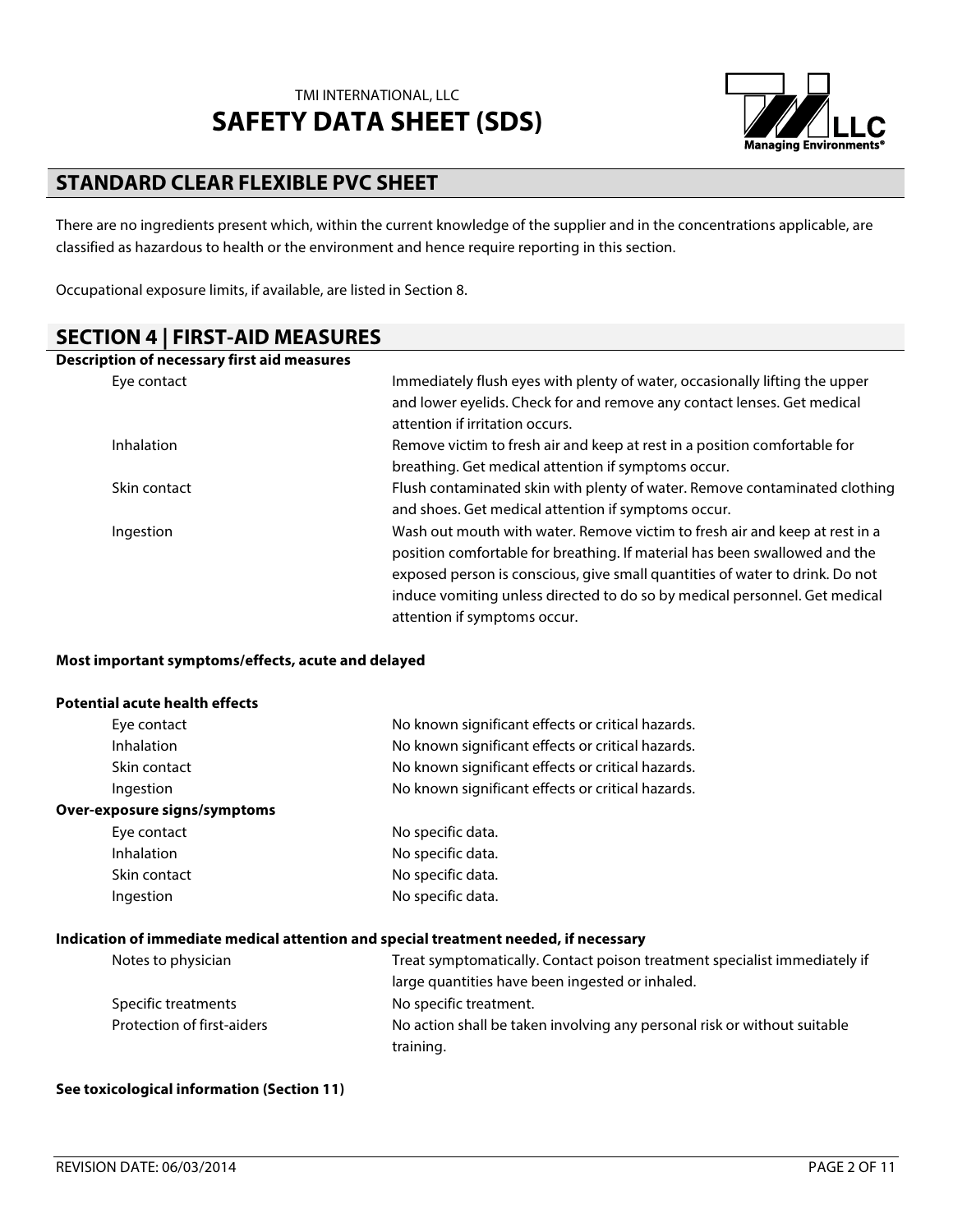

# **STANDARD CLEAR FLEXIBLE PVC SHEET**

# **SECTION 5 | FIRE-FIGHTING MEASURES**

| <b>Extinguishing media</b>                     |                                                                                                                                                                                                   |
|------------------------------------------------|---------------------------------------------------------------------------------------------------------------------------------------------------------------------------------------------------|
| Suitable extinguishing media                   | In case of fire, use water spray (fog), foam, dry chemical or $CO2$ .                                                                                                                             |
| Unsuitable extinguishing media                 | None known.                                                                                                                                                                                       |
| Specific hazards arising from the chemical     | No specific fire or explosion hazard.                                                                                                                                                             |
| Hazardous thermal decomposition products       | May emit Hydrogen Chloride (HCl). Decomposition products may include the<br>following materials:<br>carbon dioxide<br>carbon monoxide<br>halogenated compounds                                    |
| Special protective actions for fire-fighters   | Promptly isolate the scene by removing all persons from the vicinity of the<br>incident if there is a fire. No action shall be taken involving any personal risk<br>or without suitable training. |
| Special protective equipment for fire-fighters | Fire-fighters should wear appropriate protective equipment and self-<br>contained breathing apparatus (SCBA) with a full face-piece operated in<br>positive pressure mode.                        |

# **SECTION 6 | ACCIDENTAL RELEASE MEASURES**

| Personal precautions, protective equipment and emergency procedures |                                                                                 |
|---------------------------------------------------------------------|---------------------------------------------------------------------------------|
| For non-emergency personnel                                         | No action shall be taken involving any personal risk or without suitable        |
|                                                                     | training. Evacuate surrounding areas. Keep unnecessary and unprotected          |
|                                                                     | personnel from entering. Do not touch or walk through spilled material. Put     |
|                                                                     | on appropriate personal protective equipment.                                   |
| For emergency responders                                            | If specialized clothing is required to deal with the spillage, take note of any |
|                                                                     | information in Section 8 on suitable and unsuitable materials. See also the     |
|                                                                     | information in "For non-emergency personnel".                                   |
| <b>Environmental precautions</b>                                    | Avoid dispersal of spilled material and runoff and contact with soil,           |
|                                                                     | waterways, drains and sewers. Inform the relevant authorities if the product    |
|                                                                     | has caused environmental pollution (sewers, waterways, soil or air).            |

#### **Methods and materials for containment and cleaning up**

| Small spill | Move containers from spill area. Vacuum or sweep up material and place in a   |
|-------------|-------------------------------------------------------------------------------|
|             | designated, labeled waste container. Dispose of via a licensed waste disposal |
|             | contractor.                                                                   |
| Large spill | Move containers from spill area. Prevent entry into sewers, water courses,    |
|             | basements or confined areas. Vacuum or sweep up material and place in a       |
|             | designated, labeled waste container. Dispose of via a licensed waste disposal |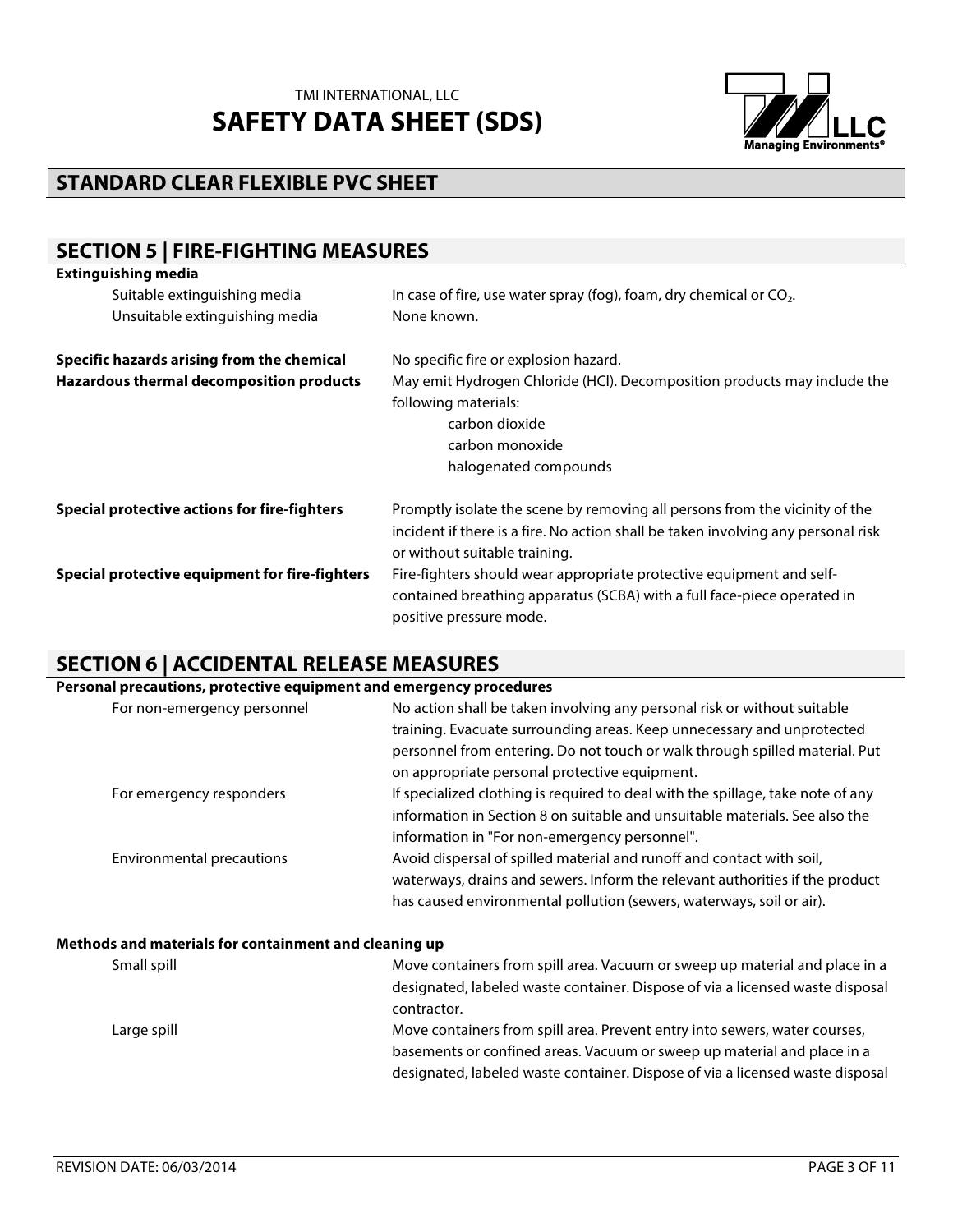

# **STANDARD CLEAR FLEXIBLE PVC SHEET**

contractor. Note: see Section 1 for emergency contact information and Section 13 for waste disposal.

# **SECTION 7 | HANDLING AND STORAGE**

| <b>Precautions for safe handling</b>                         |                                                                                                                                                                                                                                                                                                                                                                                                                                                                                                                |
|--------------------------------------------------------------|----------------------------------------------------------------------------------------------------------------------------------------------------------------------------------------------------------------------------------------------------------------------------------------------------------------------------------------------------------------------------------------------------------------------------------------------------------------------------------------------------------------|
| Protective measures                                          | Put on appropriate personal protective equipment (see Section 8).                                                                                                                                                                                                                                                                                                                                                                                                                                              |
| Advice on general occupational hygiene                       | Eating, drinking and smoking should be prohibited in areas where this<br>material is handled, stored and processed. Workers should wash hands and<br>face before eating, drinking and smoking. Remove contaminated clothing<br>and protective equipment before entering eating areas. See also Section 8 for<br>additional information on hygiene measures.                                                                                                                                                    |
| Conditions for safe storage, including any incompatibilities |                                                                                                                                                                                                                                                                                                                                                                                                                                                                                                                |
|                                                              | Store in accordance with local regulations. Store in original container<br>protected from direct sunlight in a dry, cool and well-ventilated area, away<br>from incompatible materials (see Section 10) and food and drink. Keep<br>container tightly closed and sealed until ready for use. Containers that have<br>been opened must be carefully resealed and kept upright to prevent leakage.<br>Do not store in unlabeled containers. Use appropriate containment to avoid<br>environmental contamination. |

## **SECTION 8 | EXPOSURE CONTROLS/PERSONAL PROTECTION**

#### **Control parameters**

#### **Occupational exposure limits**

| None.                                 |                                                                                                                                                                                                                                                                                                                                                                                                    |
|---------------------------------------|----------------------------------------------------------------------------------------------------------------------------------------------------------------------------------------------------------------------------------------------------------------------------------------------------------------------------------------------------------------------------------------------------|
| Appropriate engineering controls      | Good general ventilation should be sufficient to control worker exposure to<br>airborne contaminants.                                                                                                                                                                                                                                                                                              |
| Environmental exposure controls       | Emissions from ventilation or work process equipment should be checked to<br>ensure they comply with the requirements of environmental protection<br>legislation. In some cases, fume scrubbers, filters or engineering modifications<br>to the process equipment will be necessary to reduce emissions to acceptable<br>levels.                                                                   |
| <b>Individual protection measures</b> |                                                                                                                                                                                                                                                                                                                                                                                                    |
| Hygiene measures                      | Wash hands, forearms and face thoroughly after handling chemical products,<br>before eating, smoking and using the lavatory and at the end of the working<br>period. Appropriate techniques should be used to remove potentially<br>contaminated clothing. Wash contaminated clothing before reusing. Ensure<br>that eyewash stations and safety showers are close to the workstation<br>location. |
| Eye/face protection                   | Safety eyewear complying with an approved standard should be used when a<br>risk assessment indicates this is necessary to avoid exposure to liquid                                                                                                                                                                                                                                                |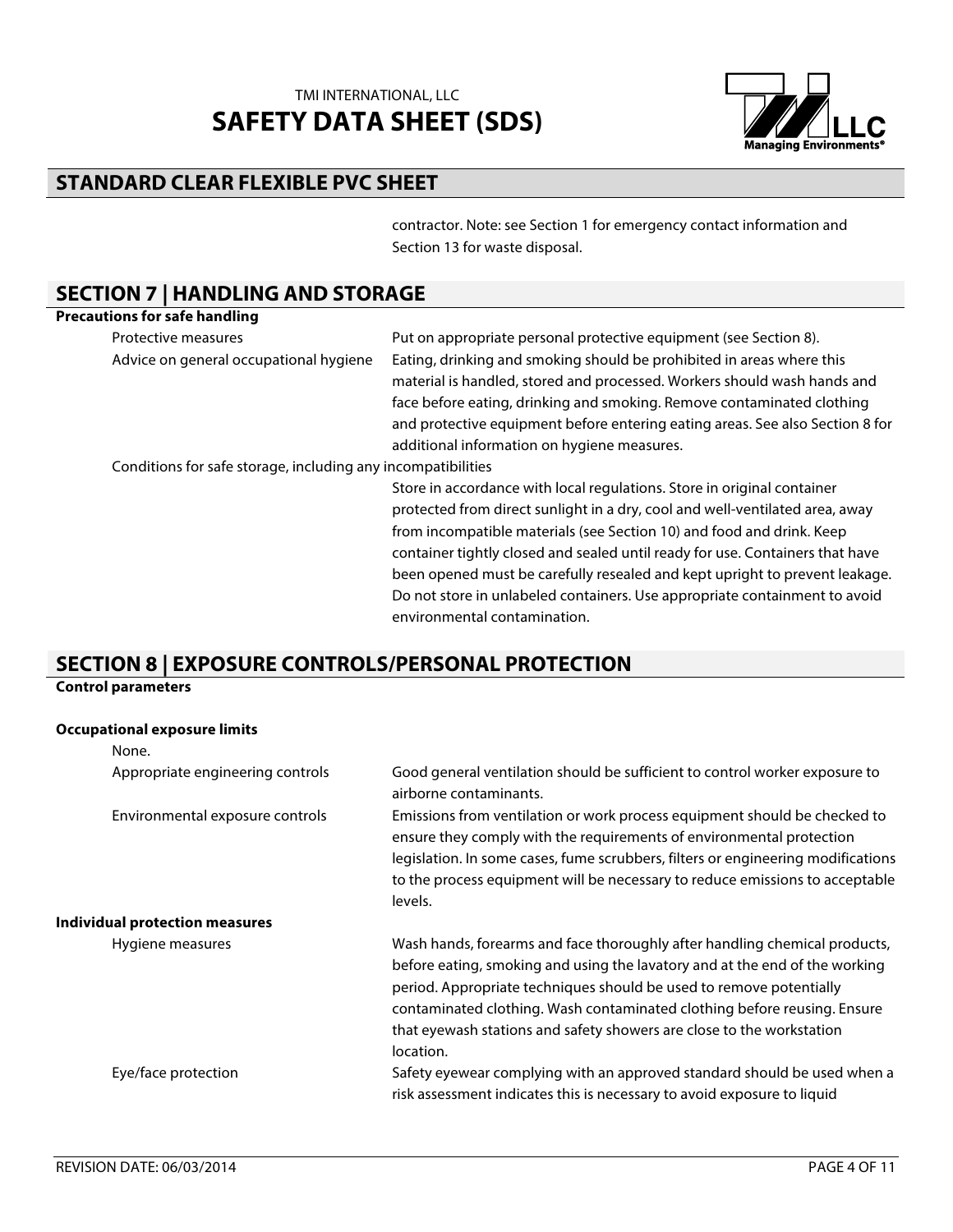

# **STANDARD CLEAR FLEXIBLE PVC SHEET**

|                               | splashes, mists, gases or dusts. If contact is possible, the following protection<br>should be worn, unless the assessment indicates a higher degree of<br>protection: safety glasses with side-shields.                                                                                                           |
|-------------------------------|--------------------------------------------------------------------------------------------------------------------------------------------------------------------------------------------------------------------------------------------------------------------------------------------------------------------|
| <b>Skin protection</b>        |                                                                                                                                                                                                                                                                                                                    |
| Hand protection               | Chemical-resistant, impervious gloves complying with an approved standard<br>should be worn at all times when handling chemical products if a risk<br>assessment indicates this is necessary.                                                                                                                      |
| Body protection               | Personal protective equipment for the body should be selected based on the<br>task being performed and the risks involved and should be approved by a<br>specialist before handling this product.                                                                                                                  |
| Other skin protection         | Appropriate footwear and any additional skin protection measures should be<br>selected based on the task being performed and the risks involved and<br>should be approved by a specialist before handling this product.                                                                                            |
| <b>Respiratory protection</b> | Use a properly fitted, particulate filter respirator complying with an approved<br>standard if a risk assessment indicates this is necessary. Respirator selection<br>must be based on known or anticipated exposure levels, the hazards of the<br>product and the safe working limits of the selected respirator. |

## **SECTION 9 | PHYSICAL AND CHEMICAL PROPERTIES**

| <b>Appearance</b> |                                              |                       |
|-------------------|----------------------------------------------|-----------------------|
|                   | Physical state                               | Solid                 |
|                   | Color                                        | Transparent           |
|                   | Odor                                         | Not available.        |
|                   | Odor threshold                               | Not available.        |
| рH                |                                              | Not available.        |
|                   | Melting point                                | Not available.        |
|                   | <b>Boiling point</b>                         | Not available.        |
|                   | Flash point                                  | Not available.        |
|                   | <b>Burning time</b>                          | Not available.        |
|                   | <b>Burning rate</b>                          | Not available.        |
|                   | Evaporation rate                             | Not available.        |
|                   | Flammability (solid, gas)                    | Not available.        |
|                   | Lower and upper explosive (flammable) limits |                       |
|                   |                                              | Lower: Not available. |
|                   |                                              | Upper: Not available. |
|                   | Vapor pressure                               | Not available.        |
|                   | Vapor density                                | Not available.        |
|                   | Relative density                             | Not available.        |
|                   | Solubility                                   | Not available.        |
|                   | Solubility in water                          | Not available.        |
|                   | Partition coefficient: n-octanol/water       | Not available.        |
|                   |                                              |                       |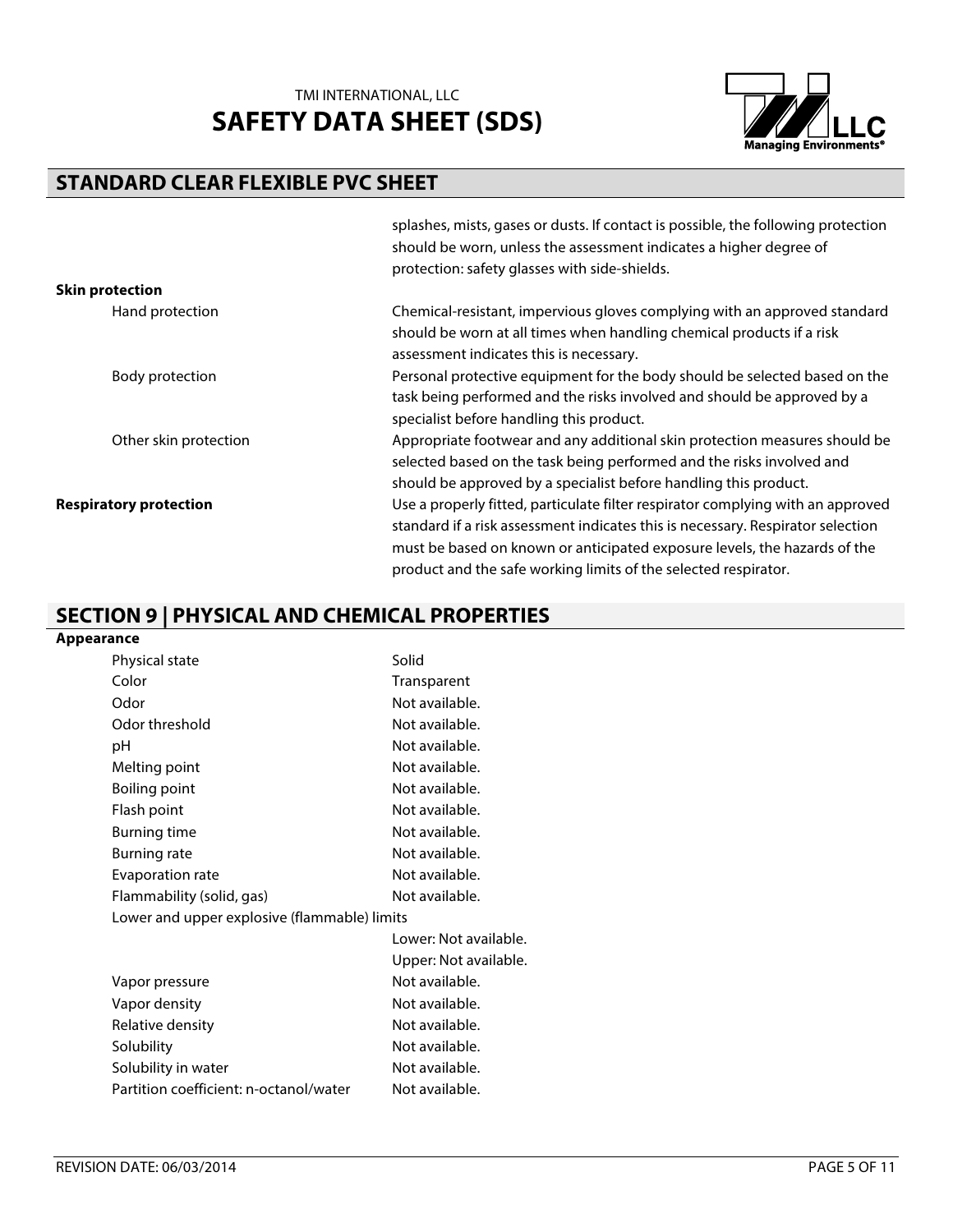

# **STANDARD CLEAR FLEXIBLE PVC SHEET**

| Auto-ignition temperature |
|---------------------------|
| Decomposition temperature |
| SADT                      |
| Viscosity                 |

Not available. Not available. Not available. Dynamic: Not available. Kinematic: Not available.

## **SECTION 10 | STABILITY AND REACTIVITY**

| Reactivity                         | No specific test data related to reactivity available for this product or its |
|------------------------------------|-------------------------------------------------------------------------------|
|                                    | ingredients.                                                                  |
| Chemical stability                 | Stable under recommended storage and handling conditions (see Section 7).     |
| Possibility of hazardous reactions | Under normal conditions of storage and use, hazardous reactions will not      |
|                                    | occur.                                                                        |
| Conditions to avoid                | Keep away from extreme heat and oxidizing agents.                             |
| Incompatible materials             | Avoid contact with acetal homopolymers and acetyl homopolymers during         |
|                                    | processing.                                                                   |
| Hazardous decomposition products   | Under normal conditions of storage and use, hazardous decomposition           |
|                                    | products should not be produced. Under normal conditions of storage and       |
|                                    | use, hazardous decomposition products should not be produced.                 |

#### **SECTION 11 | TOXICOLOGICAL INFORMATION**

This mixture has not been evaluated as a whole for health effects. Exposure effects listed are based on existing health data for the individual components which comprise the mixture.

#### **Information on toxicological effects**

| <u>Acute toxicity</u>        |                            |
|------------------------------|----------------------------|
| Conclusion/Summary           | Mixture. Not fully tested. |
| Irritation/Corrosion         |                            |
| Conclusion/Summary           |                            |
| Skin                         | Mixture. Not fully tested. |
| Eyes                         | Mixture. Not fully tested. |
| Respiratory                  | Mixture. Not fully tested. |
| Sensitization                |                            |
| Conclusion/Summary           |                            |
| <b>Skin</b>                  | Mixture. Not fully tested. |
| Respiratory                  | Mixture. Not fully tested. |
| <b>Mutagenicity</b>          |                            |
| Conclusion/Summary           | Mixture. Not fully tested. |
| <b>Carcinogenicity</b>       |                            |
| Conclusion/Summary           | Mixture. Not fully tested. |
| <u>Reproductive toxicity</u> |                            |
| Conclusion/Summary           | Mixture. Not fully tested. |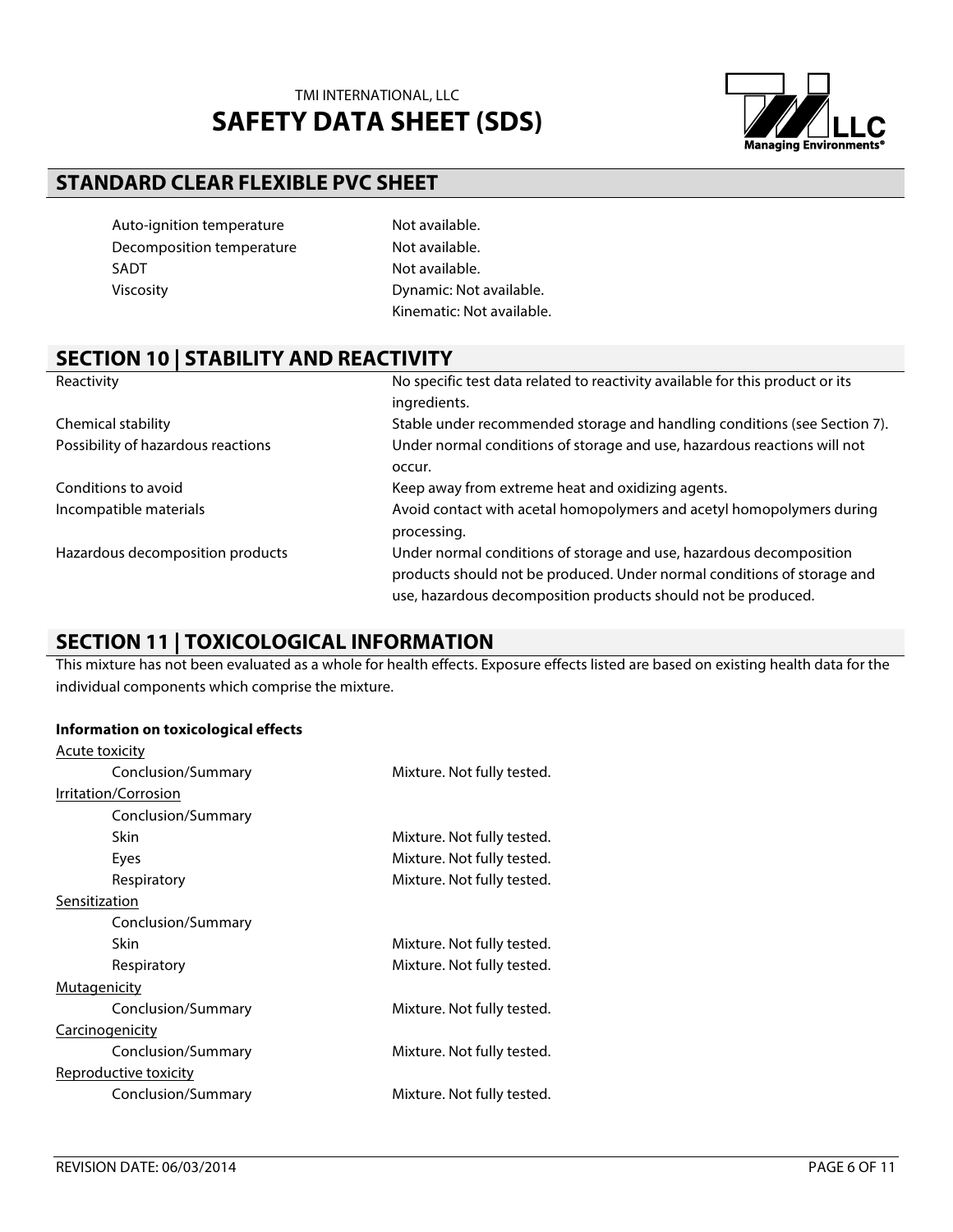

# **STANDARD CLEAR FLEXIBLE PVC SHEET**

| <b>Teratogenicity</b>                                                                    |                                                   |
|------------------------------------------------------------------------------------------|---------------------------------------------------|
| Conclusion/Summary                                                                       | Mixture. Not fully tested.                        |
| Specific target organ toxicity (single exposure)                                         |                                                   |
| Not available.                                                                           |                                                   |
| Specific target organ toxicity (repeated exposure)                                       |                                                   |
| Not available.                                                                           |                                                   |
| <b>Aspiration hazard</b>                                                                 |                                                   |
| Not available.                                                                           |                                                   |
| Information on the likely routes of exposure                                             |                                                   |
| Not available.                                                                           |                                                   |
| Potential acute health effects                                                           |                                                   |
| Eye contact                                                                              | No known significant effects or critical hazards. |
| Inhalation                                                                               | No known significant effects or critical hazards. |
| Skin contact                                                                             | No known significant effects or critical hazards. |
| Ingestion                                                                                | No known significant effects or critical hazards. |
| Symptoms related to the physical, chemical and toxicological characteristics             |                                                   |
| Eye contact                                                                              | No specific data.                                 |
| Inhalation                                                                               | No specific data.                                 |
| Skin contact                                                                             | No specific data.                                 |
| Ingestion                                                                                | No specific data.                                 |
|                                                                                          |                                                   |
| Delayed and immediate effects and also chronic effects from short and long term exposure |                                                   |
| Short term exposure                                                                      |                                                   |
| Potential immediate effects                                                              | Not available.                                    |
| Potential delayed effects                                                                | Not available.                                    |
| Long term exposure                                                                       |                                                   |
| Potential immediate effects                                                              | Not available.                                    |
| Potential delayed effects                                                                | Not available.                                    |
| Potential chronic health effects                                                         |                                                   |
| Conclusion/Summary                                                                       | Mixture. Not fully tested.                        |
| General                                                                                  | No known significant effects or critical hazards. |
| Carcinogenicity                                                                          | No known significant effects or critical hazards. |
| Mutagenicity                                                                             | No known significant effects or critical hazards. |
| Teratogenicity                                                                           | No known significant effects or critical hazards. |
| Developmental effects                                                                    | No known significant effects or critical hazards. |
| Fertility effects                                                                        | No known significant effects or critical hazards. |
| <b>Numerical measures of toxicity</b>                                                    |                                                   |
|                                                                                          |                                                   |

Acute toxicity estimates Not available.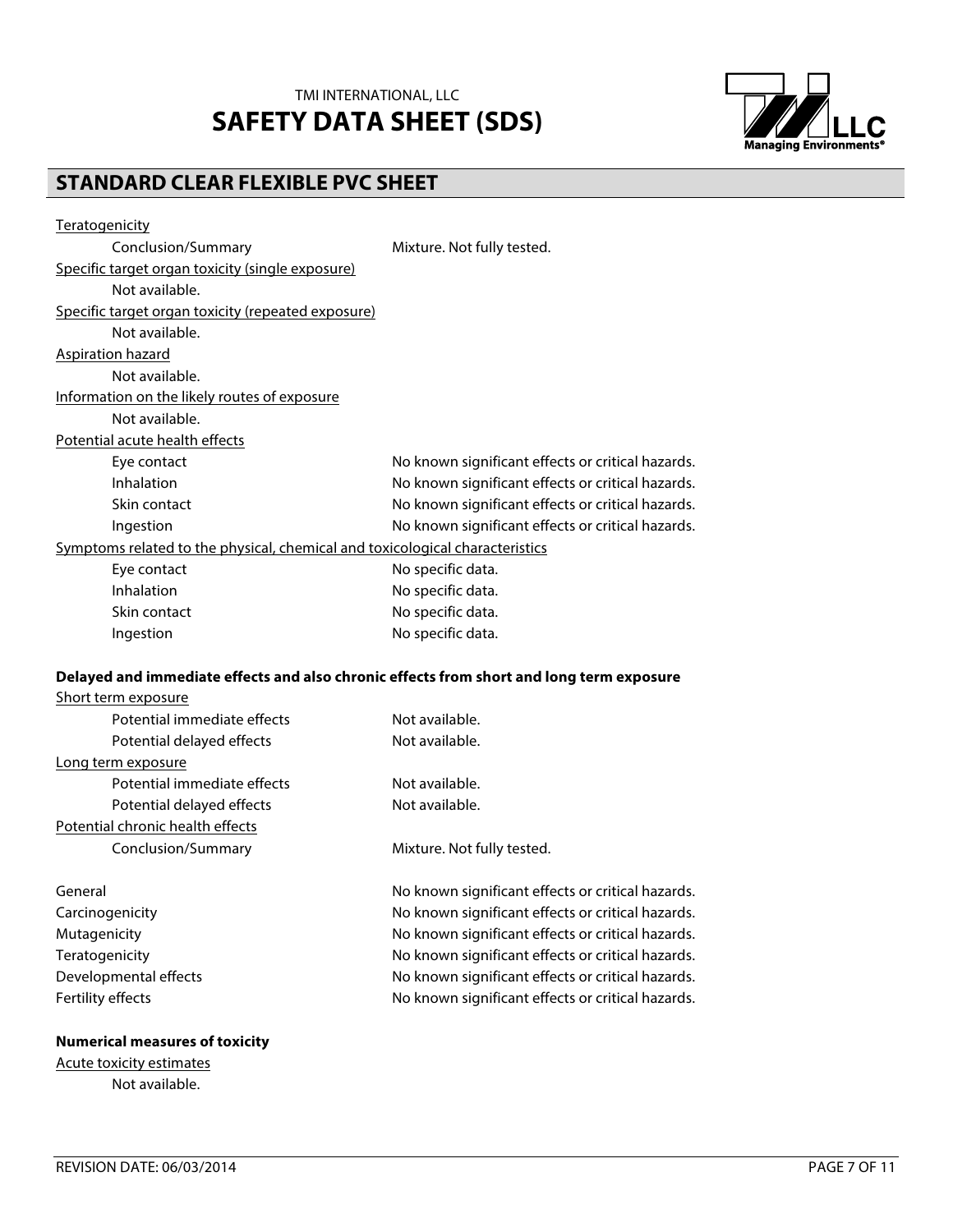

# **STANDARD CLEAR FLEXIBLE PVC SHEET**

# **SECTION 12 | ECOLOGICAL INFORMATION**

| <b>Toxicity</b>                                   |                                                                                     |                                                                          |                 |
|---------------------------------------------------|-------------------------------------------------------------------------------------|--------------------------------------------------------------------------|-----------------|
| <b>Product/Ingredient Name</b>                    |                                                                                     |                                                                          |                 |
| GEON A85U1 TRANS 9400                             | Result                                                                              | <b>Species</b>                                                           | <b>Exposure</b> |
| <b>Remarks - Acute - Aquatic</b><br>invertebrates | Chemicals are not readily available as they are bound within the polymer matrix.    |                                                                          |                 |
| Conclusion/Summary                                | Chemicals are not readily available as they are bound within the polymer<br>matrix. |                                                                          |                 |
| Persistence and degradability                     |                                                                                     |                                                                          |                 |
| Conclusion/Summary                                |                                                                                     | Chemicals are not readily available as they are bound within the polymer |                 |
|                                                   | matrix.                                                                             |                                                                          |                 |
| Conclusion/Summary                                |                                                                                     | Chemicals are not readily available as they are bound within the polymer |                 |
|                                                   | matrix.                                                                             |                                                                          |                 |
| <b>Bioaccumulative Potential</b>                  |                                                                                     |                                                                          |                 |
| <b>Bioaccumulation Potential</b>                  |                                                                                     | Chemicals are not readily available as they are bound within the polymer |                 |
|                                                   | matrix.                                                                             |                                                                          |                 |
| Mobility in soil                                  |                                                                                     |                                                                          |                 |
| Soil/water partition coefficient (KOC)            | Not available.                                                                      |                                                                          |                 |
| Other adverse effects                             |                                                                                     | No known significant effects or critical hazards.                        |                 |

#### **SECTION 13 | DISPOSAL CONSIDERATIONS**

| Disposal methods |                                                     | The generation of waste should be avoided or minimized wherever possible.       |
|------------------|-----------------------------------------------------|---------------------------------------------------------------------------------|
|                  |                                                     | Disposal of this product, solutions and any by-products should at all times     |
|                  |                                                     | comply with the requirements of environmental protection and waste              |
|                  |                                                     | disposal legislation and any regional local authority requirements. Dispose of  |
|                  |                                                     | surplus and non-recyclable products via a licensed waste disposal contractor.   |
|                  |                                                     | Waste should not be disposed of untreated to the sewer unless fully             |
|                  |                                                     | compliant with the requirements of all authorities with jurisdiction. Waste     |
|                  |                                                     | packaging should be recycled. Incineration or landfill should only be           |
|                  |                                                     | considered when recycling is not feasible. This material and its container must |
|                  |                                                     | be disposed of in a safe way. Empty containers or liners may retain some        |
|                  |                                                     | product residues. Avoid dispersal of spilled material and runoff and contact    |
|                  |                                                     | with soil, waterways, drains and sewers.                                        |
|                  | United States - RCRA Acute hazardous waste "P" List |                                                                                 |
|                  |                                                     | Not listed                                                                      |
|                  | United States - RCRA Toxic hazardous waste "U" List |                                                                                 |
|                  |                                                     | Not listed                                                                      |

# **SECTION 14 | TRANSPORT INFORMATION**<br>U.S. DOT Classification Mot regul

Not regulated for transportation.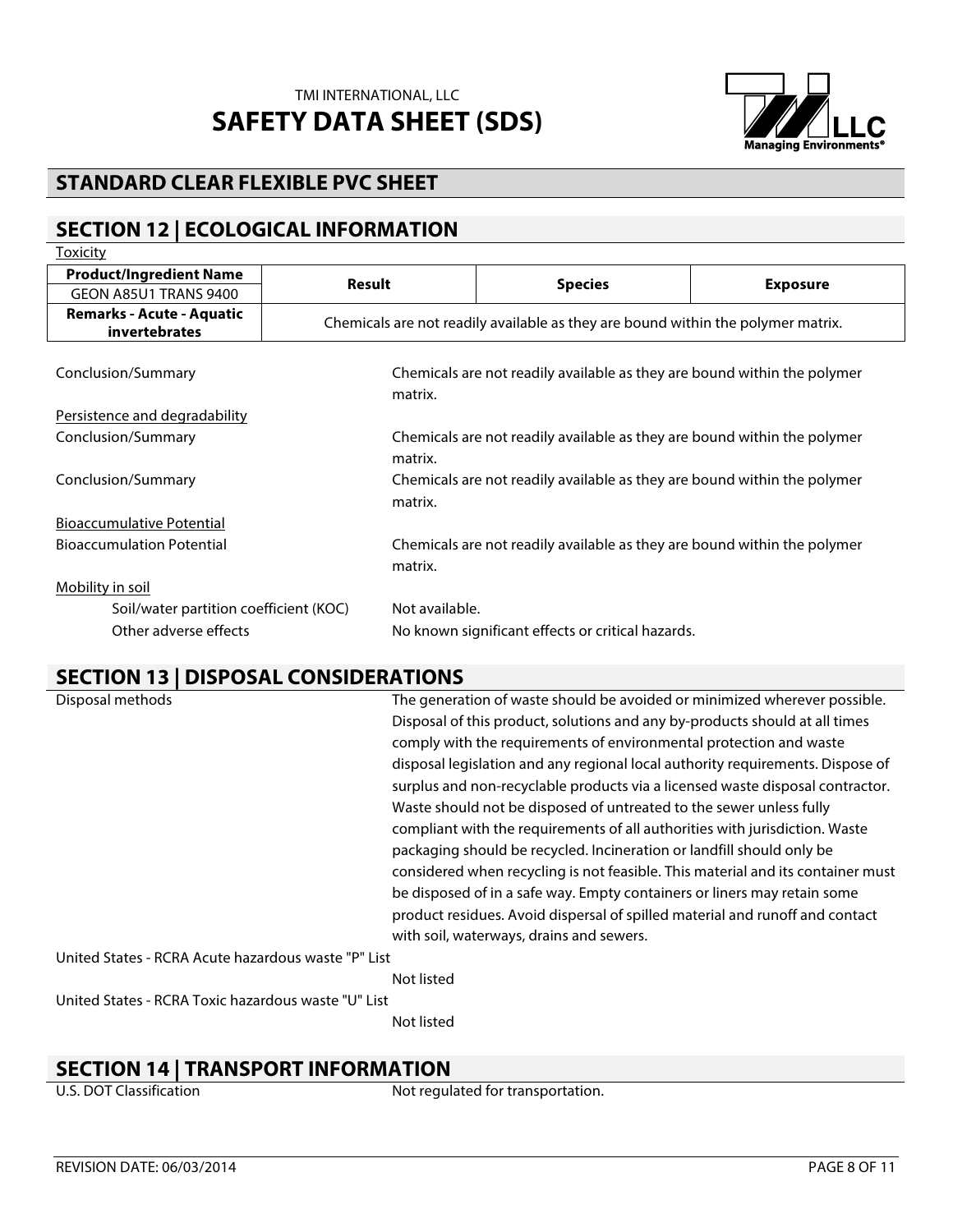

## **STANDARD CLEAR FLEXIBLE PVC SHEET**

IMO/IMDG (maritime) Consult mode specific transport rules

ICAO/IATA Consult mode specific transport rules

Special precautions for user Transport within user's premises: always transport in closed containers that are upright and secure. Ensure that persons transporting the product know what to do in the event of an accident or spillage.'

## **SECTION 15 | REGULATORY INFORMATION**

#### **U.S. Federal regulations**

United States - TSCA 12(b) - Chemical export notification: None of the components are listed.

United States - TSCA 4(a) - Final Test Rules: Listed

1,2-Benzenedicarboxylic acid

di-C8-10-branched alkyl esters

C9-rich

United States - TSCA 4(a) - ITC Priority list: Not listed

United States - TSCA 4(a) - Proposed test rules: Not listed

United States - TSCA 4(f) - Priority risk review: Not listed

United States - TSCA 5(a)2 - Final significant new use rules: Not listed

United States - TSCA 5(a)2 - Proposed significant new use rules: Not listed

United States - TSCA 5(e) - Substances consent order: Not listed

United States - TSCA 6 - Final risk management: Not listed

United States - TSCA 6 - Proposed risk management: Not listed

United States - TSCA 8(a) - Chemical risk rules: Not listed

United States - TSCA 8(a) - Dioxin/Furane precusor: Not listed

United States - TSCA 8(a) - Chemical Data Reporting (CDR): Not determined

United States - TSCA 8(a) - Preliminary assessment report (PAIR): Listed Poly(oxy-1,2-ethanediyl), .alpha.-(4-nonylphenyl)- .omega.-hydroxy-,branched

United States - TSCA 8(c) - Significant adverse reaction (SAR): Not listed

United States - TSCA 8(d) - Health and safety studies: Not listed

United States - EPA Clean water act (CWA) section 307 - Priority pollutants: Listed

Zinc chloride (ZnCl2)

Phenol

Vinyl chloride monomer

2-Ethylhexanoic acid zinc salt

United States - EPA Clean water act (CWA) section 311 - Hazardous substances: Listed

United States - EPA Clean air act (CAA) section 112 - Accidental release prevention - Flammable substances: Not listed

United States - EPA Clean air act (CAA) section 112 - Accidental release prevention - Toxic substances: Not listed

United States - Department of commerce - Precursor chemical: Not listed

Clean Air Act Section 112(b) Hazardous Air Pollutants (HAPs): Not listed

Clean Air Act Section 602 Class I Substances: Not listed

Clean Air Act Section 602 Class II Substances: Not listed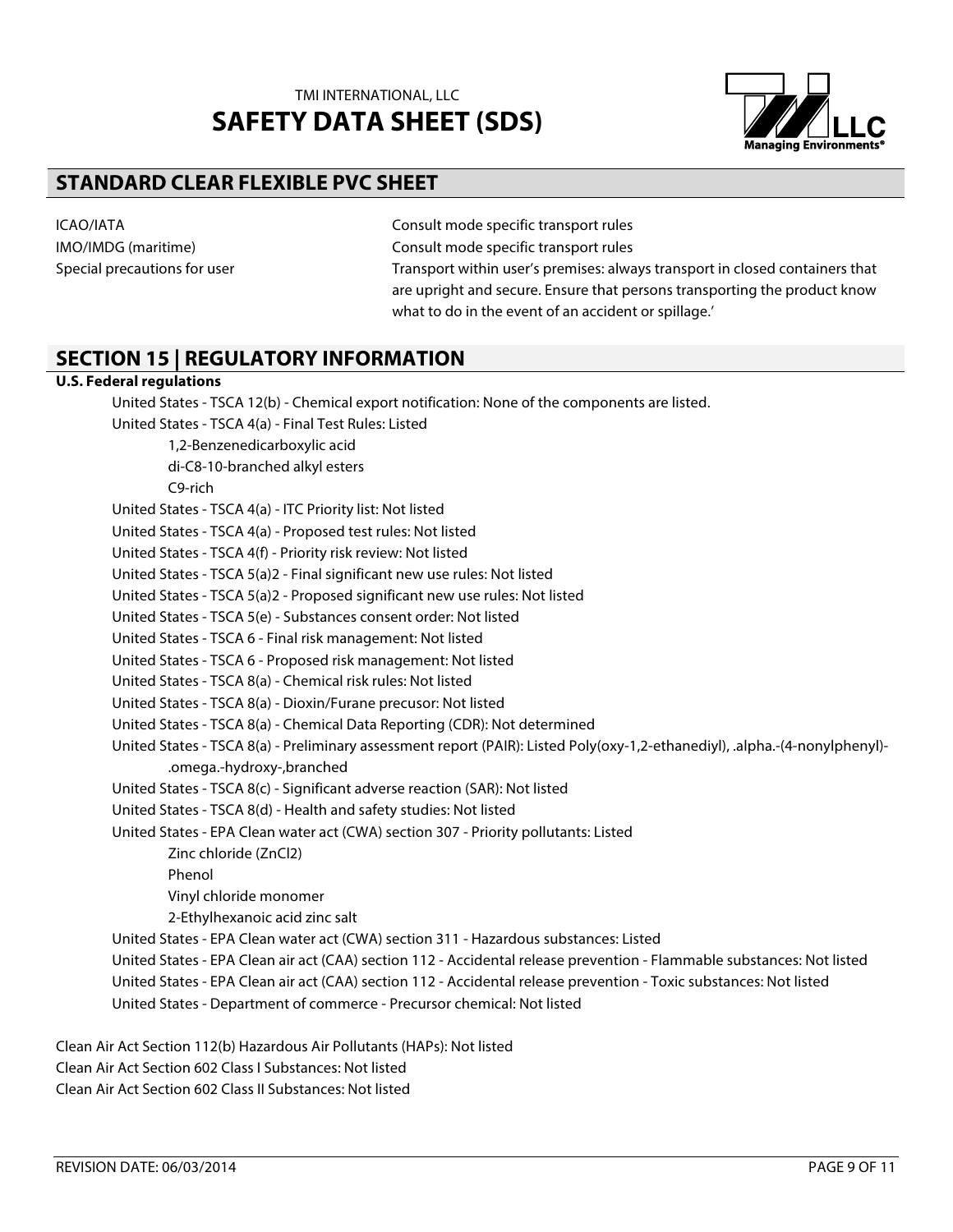

# **STANDARD CLEAR FLEXIBLE PVC SHEET**

DEA List I Chemicals (Precursor Chemicals): Not listed DEA List II Chemicals (Essential Chemicals): Not listed

| US. EPA CERCLA Hazardous Substances (40 CFR 302)                    |                                                                          |  |  |
|---------------------------------------------------------------------|--------------------------------------------------------------------------|--|--|
| not applicable                                                      |                                                                          |  |  |
| SARA 311/312                                                        |                                                                          |  |  |
| Classification                                                      | Not applicable.                                                          |  |  |
| Composition/information on ingredients                              |                                                                          |  |  |
| No products were found.                                             |                                                                          |  |  |
| <b>SARA 313</b>                                                     |                                                                          |  |  |
| Not applicable.                                                     |                                                                          |  |  |
| State regulations                                                   |                                                                          |  |  |
| Massachusetts                                                       | None of the components are listed.                                       |  |  |
| New York                                                            | None of the components are listed.                                       |  |  |
| New Jersey                                                          | The following components are listed: Ethene, chloro-, homopolymer        |  |  |
| Pennsylvania                                                        | None of the components are listed.                                       |  |  |
| California Prop. 65                                                 | This product may contain a trace (<0.001%) amount of a chemical known to |  |  |
|                                                                     | the State of California to cause cancer.                                 |  |  |
| United States inventory (TSCA 8b)                                   | All components are listed or exempted.                                   |  |  |
| Canada inventory                                                    | All components are listed or exempted.                                   |  |  |
| <b>International regulations</b>                                    |                                                                          |  |  |
| <b>International lists</b>                                          |                                                                          |  |  |
| Australia inventory (AICS):                                         | Not determined.                                                          |  |  |
| Taiwan inventory (CSNN):                                            | Not determined.                                                          |  |  |
| Malaysia Inventory (EHS Register):                                  | Not determined.                                                          |  |  |
| EINECS:                                                             | All components are listed or exempted.                                   |  |  |
| Japan inventory:                                                    | Not determined.                                                          |  |  |
| China inventory (IECSC):                                            | Not determined.                                                          |  |  |
| Korea inventory:                                                    | Not determined.                                                          |  |  |
| New Zealand Inventory of Chemicals (NZIoC): Not determined.         |                                                                          |  |  |
| Philippines inventory (PICCS):<br>Not determined.                   |                                                                          |  |  |
| Chemical Weapons Convention List Schedule I Chemicals: Not listed   |                                                                          |  |  |
| Chemical Weapons Convention List Schedule II Chemicals: Not listed  |                                                                          |  |  |
| Chemical Weapons Convention List Schedule III Chemicals: Not listed |                                                                          |  |  |
|                                                                     |                                                                          |  |  |

### **SECTION 16 | OTHER INFORMATION**

History

Date of issue/Date of revision 06/03/2014